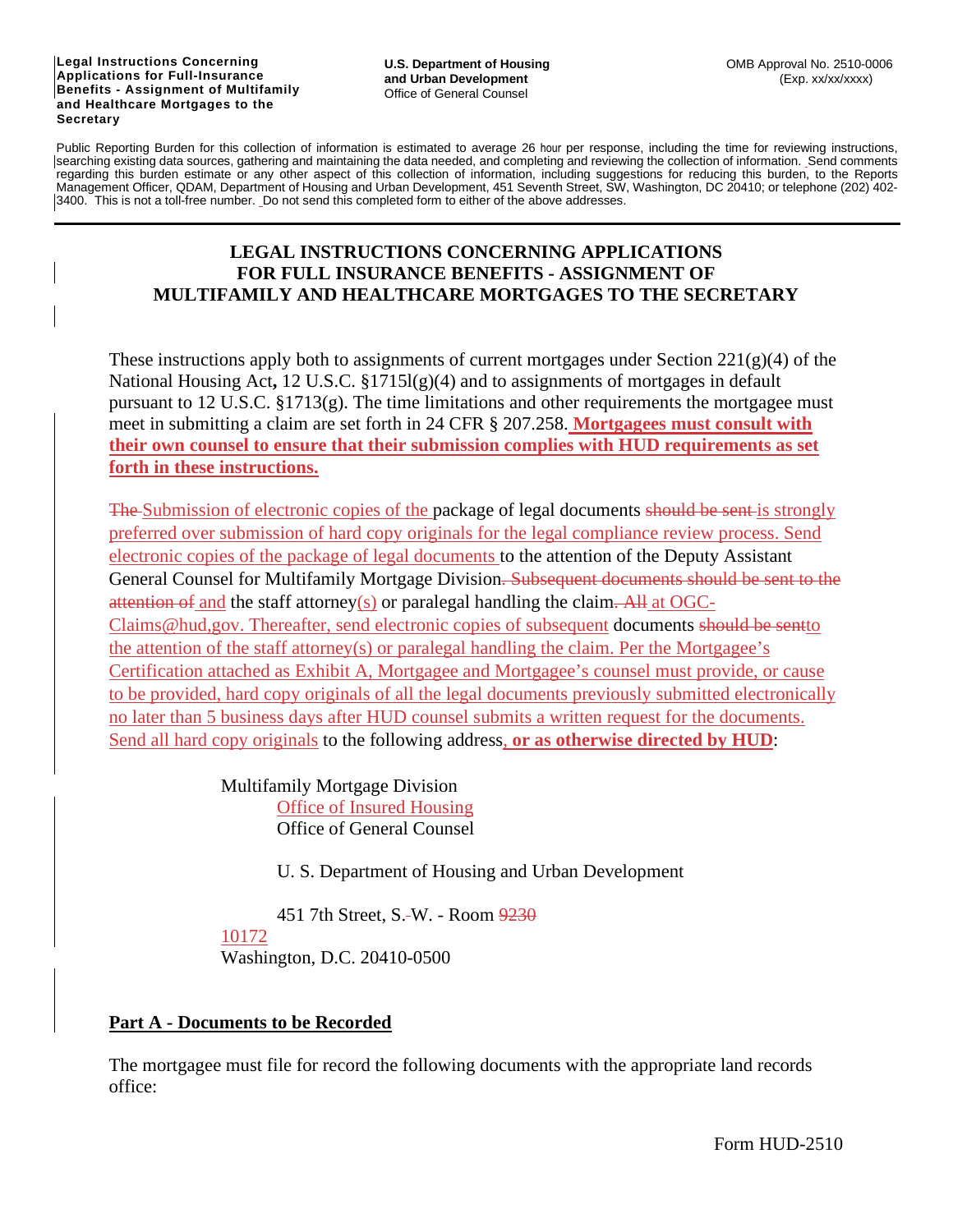1. Assignment of Mortgage<sup>1</sup>Mortgage<sup>1</sup>/Security Instrument. The assignment of mortgage must run to the "Secretary of Housing and Urban Development, his/her successors and assigns" and must be in a form which meets the requirements of the laws of the jurisdiction in which the property is located. **NOTE**: Do not use Form No. 289, Assignment, as the assignment of mortgage. No insertions or deletions of any kind may be made to the requisite language below, except (i) modifications necessary to insert the missing information in the appropriate spaces (delete inapplicable bracketed options and delete brackets prior to execution), and (ii) modifications or additions required in order to comply with applicable state law, local law, or recording requirements. Please ensure that the property description is attached to the assignment and is legible. The assignment must include the following language:

> This Assignment is without recourse or warranty, except that the undersigned hereby warrants that no act or omission of the undersigned has impaired the validity or priority of said [Mortgage][Deed of Trust][Deed to Secure Debt][/Security Instrument]. The undersigned also warrants that said [Mortgage][Deed of Trust][Deed to Secure Debt][/Security Instrument] is prior to all mechanics' and materialmen's liens filed of record subsequent to the recording of such [Mortgage][Deed of Trust][Deed to Secure

Debt][/Security Instrument] regardless of whether such liens attached prior to such recording date, and prior to all liens and encumbrances which may have attached or defects which may have arisen subsequent to the recording of such [Mortgage][Deed of Trust][Deed to Secure Debt][/Security Instrument] (except such liens or other matters as have been approved by the Assignee hereunder). The undersigned also warrants that, as of the

execution of this Assignment, the sum of

 \_\_\_\_\_\_\_\_\_\_\_\_\_\_\_\_ \_\_\_\_\_\_\_\_\_\_\_\_\_\_\_\_\_\_\_\_\_\_ and \_\_\_/100 Dollars (\$\_\_\_\_\_\_\_\_\_\_\_\_\_\_\_\_\_) (insert the unpaid principal balance of the mortgage as of the date of execution of the Assignment), together with the interest accruing at the rate of  $\frac{1}{2}$  % per annum, as provided in the said Note and [Mortgage][Deed of Trust][Deed to Secure Debt][/Security Instrument], is actually due and owing under said Note and [Mortgage][Deed of Trust][Deed to Secure Debt][/Security Instrument], that there are no offsets or counterclaims thereto, and that the undersigned has a good right to assign

<sup>&</sup>lt;sup>1</sup> NOTE: The term "Mortgage" or "Security Instrument" refers to the document creating the mortgagee's **first lien security interest, which may be a Mortgage, Deed of Trust, Deed to Secure Debt, or Other Designation as Appropriate in Jurisdiction, depending upon the state and the date of execution. For transactions that closed under the following loan documents or subsequent updates, the term "mortgage" or "Security Instrument" in these Legal Instructions refers, as applicable, to the: (a) Multifamily (Mortgage, Deed of Trust, Deed to Secure Debt, or Other Designation as Appropriate in Jurisdiction), Assignment of Leases and Rents and Security Agreement (HUD Form 94000M and subsequent revisions thereof), and there will be no separate Assignment of Leases and Rents or Security Agreement;** 

**<sup>(</sup>b) Healthcare [Mortgage, Deed of Trust, Deed to Secure Debt, Security Deed, or Other Designation as Appropriate in Jurisdiction], Assignment of Leases, Rents and Revenue and Security Agreement (HUD Form 94000-ORCF and subsequent revisions thereof), and there will be no separate Assignment of Leases and Rents or Security Agreement; or** 

**<sup>(</sup>c) Hospital [Mortgage, Deed of Trust, Deed to Secure Debt, Security Deed, or Other Designation as Appropriate in Jurisdiction], Assignment of Leases, Rents and Revenue and Security Agreement (State) (HUD**  Form 94000-OHF and subsequent revisions thereof), and there will be no separate Security Agreement.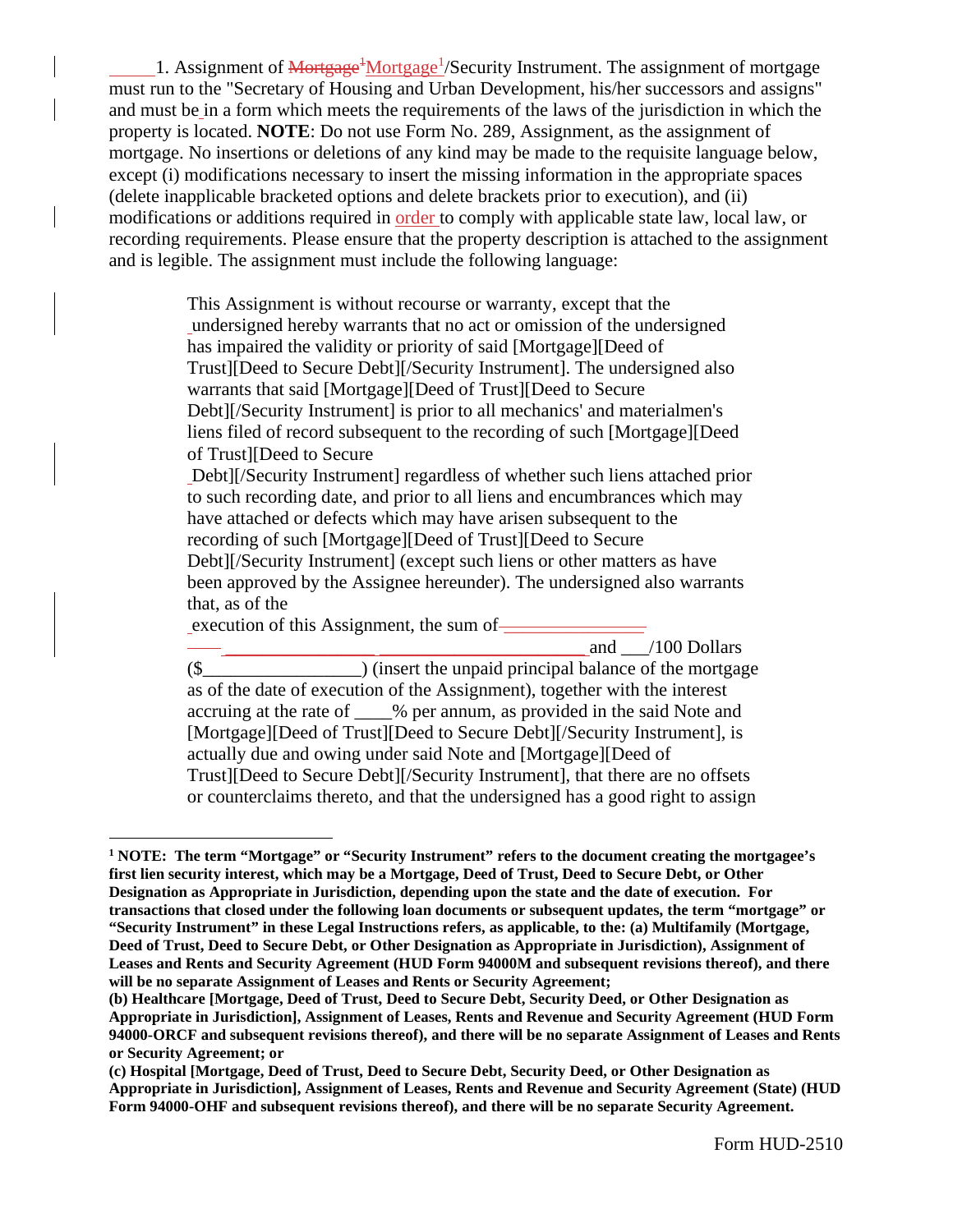the said Note and [Mortgage][Deed of Trust][Deed to Secure Debt][/Security Instrument].

2. Uniform Commercial Code ("UCC") Filings. The mortgagee must file a UCC financing statement assignment, assigning the UCC -1 to the Secretary, form each place at which thewhere a UCC-1 was filed and/or recorded (i.e., County Recorder's Office, Secretary of State, etc.), including UCC filings/recordings for operators, borrower representatives and/or master tenants or managing membermembers for healthcareHealthcare loans, as applicable (see Part B, Items 8 and 15, below). Additional filings/recordings may be necessary to comply with revised Article 9 of the UCC. See Part B, Items 8 and 15, below. **Mortgagees must consult with their own counsel to ensure that their UCC submissions comply with Revised Article 9 of the UCC.**

3. 3. Assignment of Security Agreement(s). If the security agreement or chattel mortgage was recorded, the assignment of that document to the Secretary must also be filed for record. The assignment must include the following language:

> The Assignor hereby warrants that no act or omission of the Assignor has impaired the validity or priority of the first lien created by said [Security Agreement] [Chattel Mortgage] and that Assignor has a good right to assign said [Security Agreement] [Chattel Mortgage].

0. 4. If other instruments were recorded including, LEANHealthcare-related documents (see Part B, Item 15, below by way of example), the assignment of that document to the Secretary must also be filed for record. The assignment must contain the language set forth in Part A, item 3 above and which is otherwise acceptable to HUD.

### **Part B - Submission of Legal Documents After Recordation of Assignment**

The documents identified in this Part must be submitted within forty-five (45) days after the date that the assignment of mortgage is filed for record. The Office of the General Counsel may grant one 15-day extension of the deadline for claims paid in cash or debentures, upon written or oral request, made prior to the expiration of the 45-day period. If made orally, the request must be confirmed in writing, within five (5) calendar days after the 45-day deadline.

**Please note, in the case of claims to be paid in cash, the mortgagee's failure to submit the documents within the deadline (or extended deadline) in a legally acceptable form, as determined by the Office of the General Counsel, shall result in the curtailment of interest on the claim, i.e., interest on the final insurance payment will accrue only through the last day of the deadline (or extended deadline). See 24 CFR § 207.259(b)(1)(iii).**

**Therefore, mortgagees are strongly encouraged to engage legal counsel familiar with the HUD insurance claim process throughout the legal document preparation and submission process.** It is HUD's experience that Mortgagees that do not have counsel review their documents before submission are more likely to submit incomplete or inaccurate packages which HUD will return to the mortgagee or its representative. This will, in many instances, result in missed deadlines and interest curtailment. At the HUD supervisor's discretion and in accordance with professional responsibility standards, the HUD staff attorney may be instructed to request to communicate directly the mortgagee's or its counsel to ensure that proper legal review has occurred prior to submission of the documents to HUD.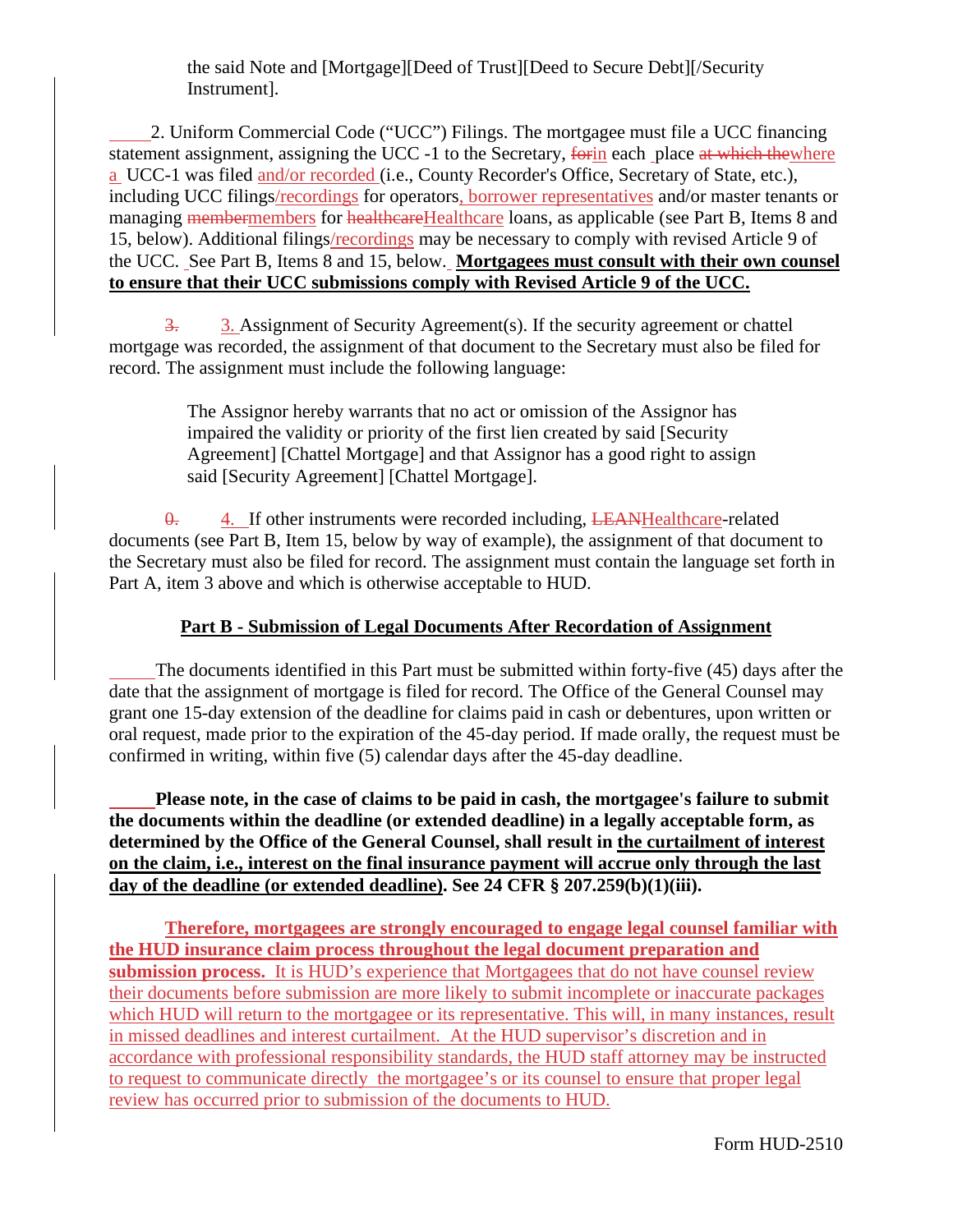Any extension granted or denied by the Office of the General Counsel is independent of extensions granted or denied by the Multifamily Financial Operations Division. Therefore, if necessary, the mortgagee must separately request and receive extensions from the Multifamily Financial Operations Division regarding the submission of fiscal documents.

Attached as Exhibit A is the Mortgagee's Certification, which includes a sample checklist of documents that mayto be includedused in a claim.submitting the legal package. Mortgagees should note that the checklist is not exhaustive. HUD reserves the right to require additional documentation as may pertain to the claim. See 24 CFR  $\S 207.258(b)(5)(v)$  and Part B, item 14 below.

The following documents must be submitted within the period specified above.forty-five (45) days after the date that the assignment of mortgage is filed for record. **If documents were recorded by electronic filing, certified copies must be provided. Certifications must be made by the recording official.**

1. 1. The original Note and(including originals of any endorsements or Allonges,), along with an Allonge dated the date of execution of the Assignment of Mortgage, containing the following requisite language:

> For value received, all right, title and interest of the undersigned to the within Note, the unpaid balance of which is  $\frac{2}{3}$  [insert the unpaid balance as of the date of assignment], together with interest thereon, is hereby assigned to the Secretary of Housing and Urban Development, his/her successors and assigns, without recourse or warranty except as shown in that certain assignment of even date assigning to said Secretary the mortgage securing this Note.

If the original Note is unavailable, the mortgagee must submit an Affidavit of Lost Note, in a form acceptable to HUD, and an Indemnification Agreement. The Indemnification Agreement must contain the following language and be in a form acceptable to HUD:

> [Insert name of the mortgagee] agrees to indemnify and hold harmless the Secretary of Housing and Urban Development and his/her successors and assigns (the "Secretary") against any loss, costs, or charges whatsoever, including attorney's fees, which may be sustained by the Secretary as a result of the loss of the original Note.

2. 2. The original Mortgage, or a certified copy, and the originals or certified copies of all amendments and/or modifications**.** All certifications must be made by the recording official. If an amendment or modification was not recorded and the original is unavailable, a copy must be provided, along with an Indemnification Agreement that contains the following language and is otherwise acceptable to HUD:

> [Insert name of the mortgagee] agrees to indemnify and hold harmless the Secretary of Housing and Urban Development and his/her successors and assigns (the "Secretary") against any loss, costs, or charges whatsoever, including attorney's fees, which may be sustained by the Secretary as a result of the failure of the mortgagee to furnish an original copy of [insert description of document].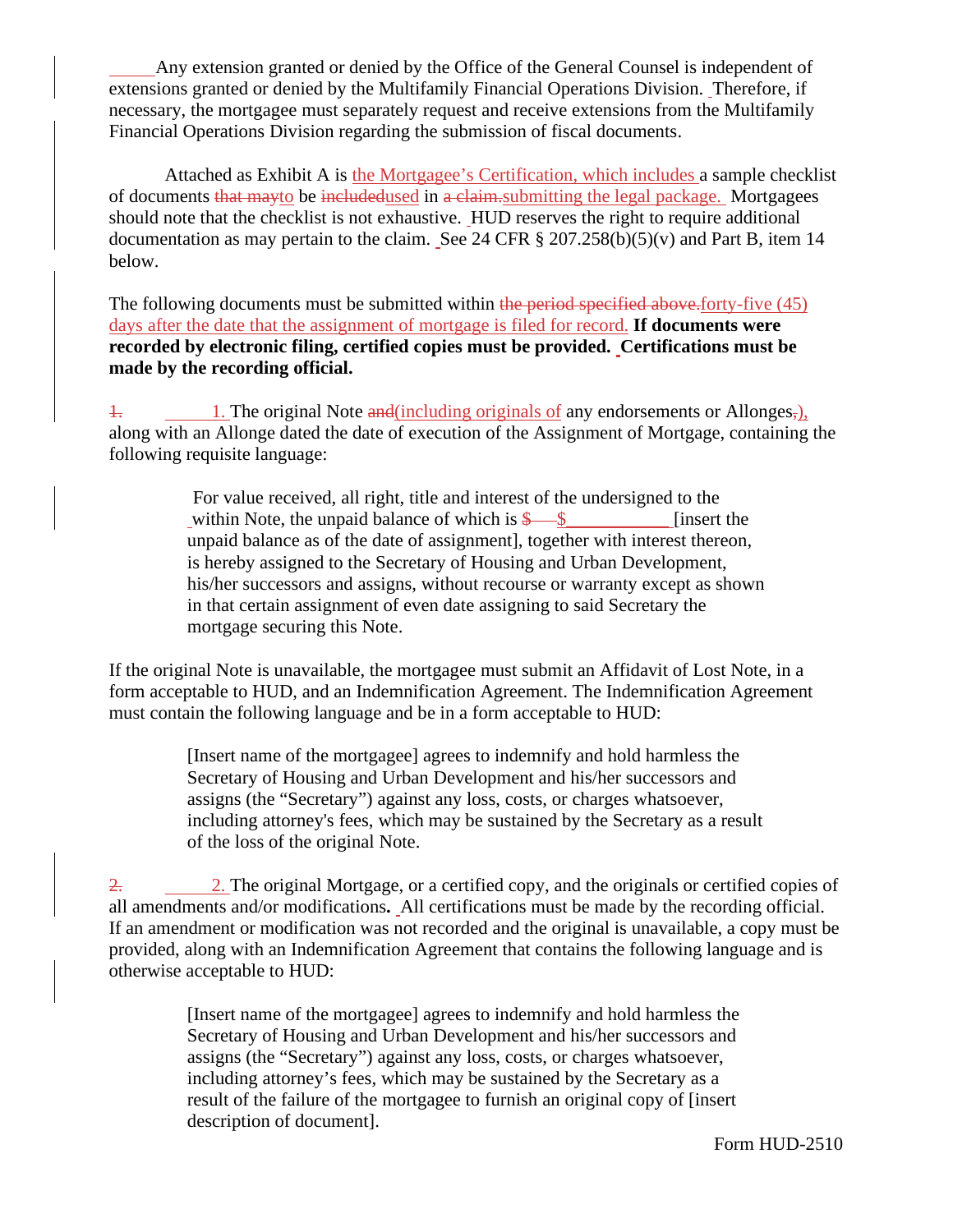3. 3. Original or copy certified by the recording official of the Assignment of Mortgage to the Secretary.

 4. Original interim assignments**,** (including allonges to the Note)**,** amendments, or modifications of the Mortgage, or certified copies. All certifications must be made by the recording official. If an assignment, allonge, amendment, or modification was not recorded and the original is unavailable, a copy must be provided, along with an Indemnification Agreement that contains the language set forth in Part B, item 2 above and which is otherwise acceptable to HUD.

5. 5. Original or certified copies of security agreement(s)/chattel mortgage(s), or a certified copies,) (including all amendments and/or modifications), if applicable.<sup>22</sup> All certifications must be made by the recording official. If the security agreement/chattel mortgage was not recorded and the original document is unavailable, the mortgagee may satisfy this requirement by furnishing an Indemnification Agreement that contains the language set forth in Part B, item 2 above and which is otherwise acceptable to HUD.

6. 6. Assignment of Security Agreements.Agreement(s)/Chattel Mortgage(s),. If there is a separate security agreement or chattel mortgage, an Assignment of Security Agreement is required. If the security agreement or chattel mortgage was recorded, the assignment of that document to the Secretary must also be filed for record. The assignment must include the following language:

> The Assignor hereby warrants that no act or omission of the Assignor has impaired the validity or priority of the first lien created by said [Security Agreement] [Chattel Mortgage] and that Assignor has a good right to assign said [Security Agreement] [Chattel Mortgage].

7. 7. Original interim assignments of the [Security Agreement][Chattel Mortgage]**,** or certified copies, if applicable. All certifications must be made by the recording official. If the interim assignments were not recorded and the original documents are unavailable, the mortgagee may satisfy this requirement by furnishing an Indemnification Agreement which contains the language set forth in Part B**,** item 2 above and which is otherwise acceptable to HUD.

8. 8. UCC Financing Statements. **NOTE**: Several states have unique UCC filing requirements. Mortgagees **mustare advised to consult with their counsel to ensure that their UCC submissions comply with Revised Article 9 of the UCC.** Mortgagees must provide evidence that the "Secretary of Housing and Urban Development, his/her successors and assigns as their interests may appear" holds a valid perfected first lien security interest in the collateral, either by assignment of existing UCC financing statements or by perfection/re-perfection in both the applicable local jurisdiction for fixture filings and in the appropriate Secretary of State office. See sample checklist in Exhibit A.

• *If UCC Filings are Current*: The mortgagee must submit all original UCC filings (items (a) through (e) below, as applicable) showing recording information (or tear sheet/ acknowledgement sheet for UCC filings that were originally on carbon set forms or hard copies of the filed PDF with filing number if the UCC was electronically filed) ("UCC filings") in

<sup>2</sup> *See* footnote 1, supra.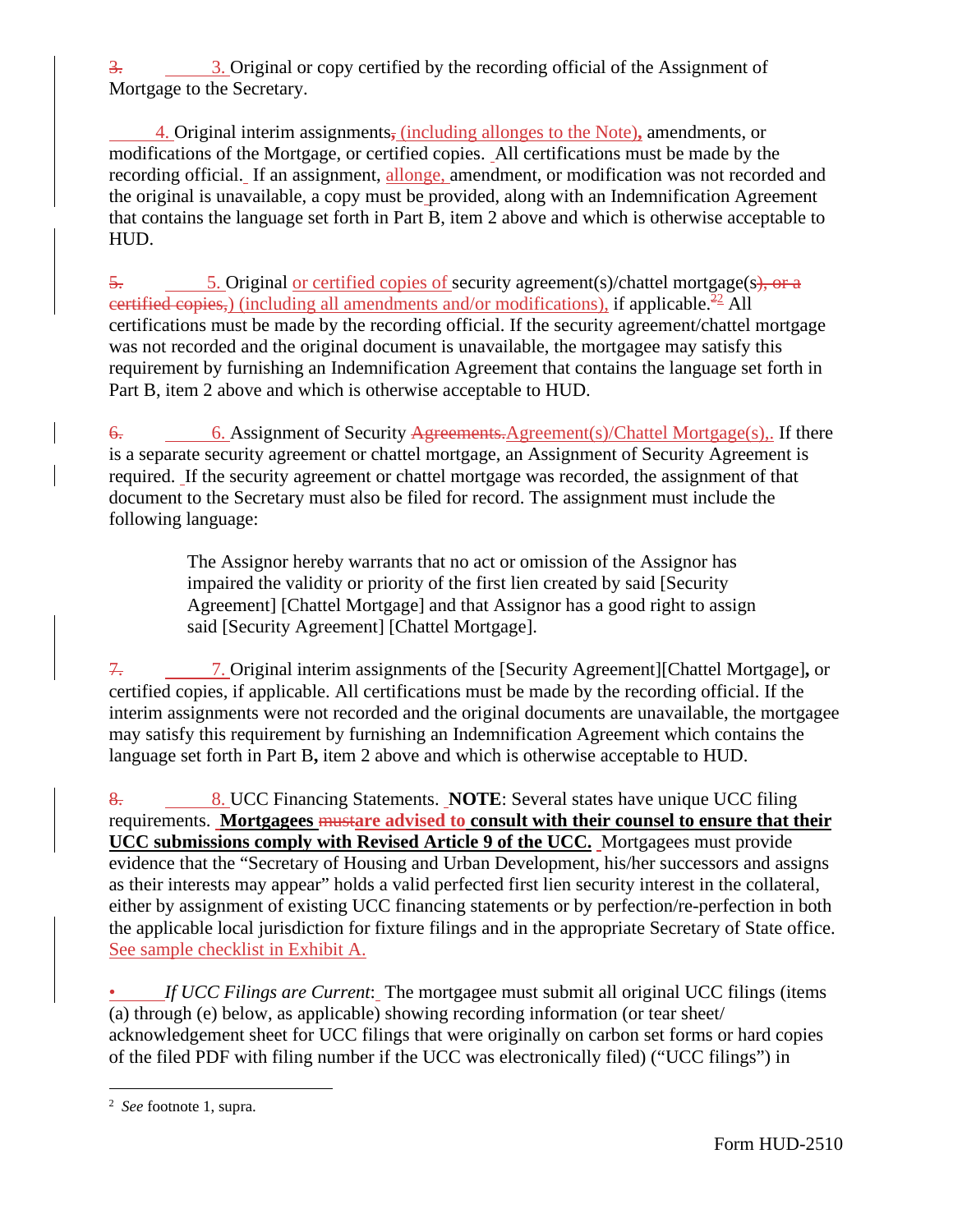chronological sequence, sorted by filing jurisdiction (i.e., elip or bindseparate the UCC filings that were filed in a Secretary of State's office separately from those filed/recorded in a city or county) and sorted by the debtor named on the UCC filing (e.g., for healthcareHealthcare loans, clip, bind, or bindorganize the UCC filings naming the borrower as debtor separately from those filed naming the operator, master tenant, managing member or other entity as debtor). If requisite UCC documents are unavailable, the mortgagee must submit copies certified by the recorder's office or copies accompanied by a UCC-11 Search. **Searches performed by title insurance companies or attorneys are not acceptable.** Lapsed UCC filings shouldmust be provided, to the extent available. **If provided, lapsed UCC filings must be clearly identified and clipped or bound separately from current UCC filings.**

- (a)  $\text{UCC-1};$
- (b) (b) UCC assignment for each interim assignment of a financing statement;
- $\overline{(c)}$  UCC amendment(s), if applicable;
- (d) UCC financing statement assignments, assigning each UCC-1 to the "Secretary of (d) Housing and Urban Development, his/her successors and assigns"; and
- (e) (e) UCC continuation statements.

0 • If UCC filings will expire within six (6) months after the assignment of mortgage, continuation statements must be prepared and filed for record by the mortgagee.

. • *Lapsed UCC filings: Re-perfecting the Security Interest in the Collateral*: If any UCC filing has lapsed, the mortgagee must prepare a new UCC-1 and file it for record in the appropriate filing office to re-perfect the security interest in the collateral. This must be accomplished within the statedlegal submission deadline or extended deadline.

Re-perfecting before the assignment of mortgage is recorded. The secured party named in the new UCC-1 shouldmust be the "[mortgagee name] and/or the Secretary of Housing and Urban Development, their successors and assigns, as their interests may appear".

If any UCC filing has lapsed, the mortgagee must submit an Indemnification Agreement that contains the following language and is otherwise acceptable to HUD:

[Insert name of mortgagee] agrees to hold the Secretary of Housing and Urban Development and his/her successors and assigns harmless from any losses or damages caused by the lapse of the UCC filing or the failure to file a UCC financing statement.

• *UCC filing was never filed: Perfecting the Security Interest in the Collateral*: If a UCC filing was never made in a required jurisdiction, the mortgagee must prepare a UCC-1 and file it for record in the appropriate filing office to perfect the security interest in the collateral, following the instructions set forth above under "Lapsed UCC Filings: Re-perfecting the Security Interest in the Collateral" and pursuant to applicable law. This must be accomplished within the deadline or extended deadline, as applicable. to avoid curtailment. The mortgagee must also submit an Indemnification Agreement that contains the following language and is otherwise acceptable to HUD: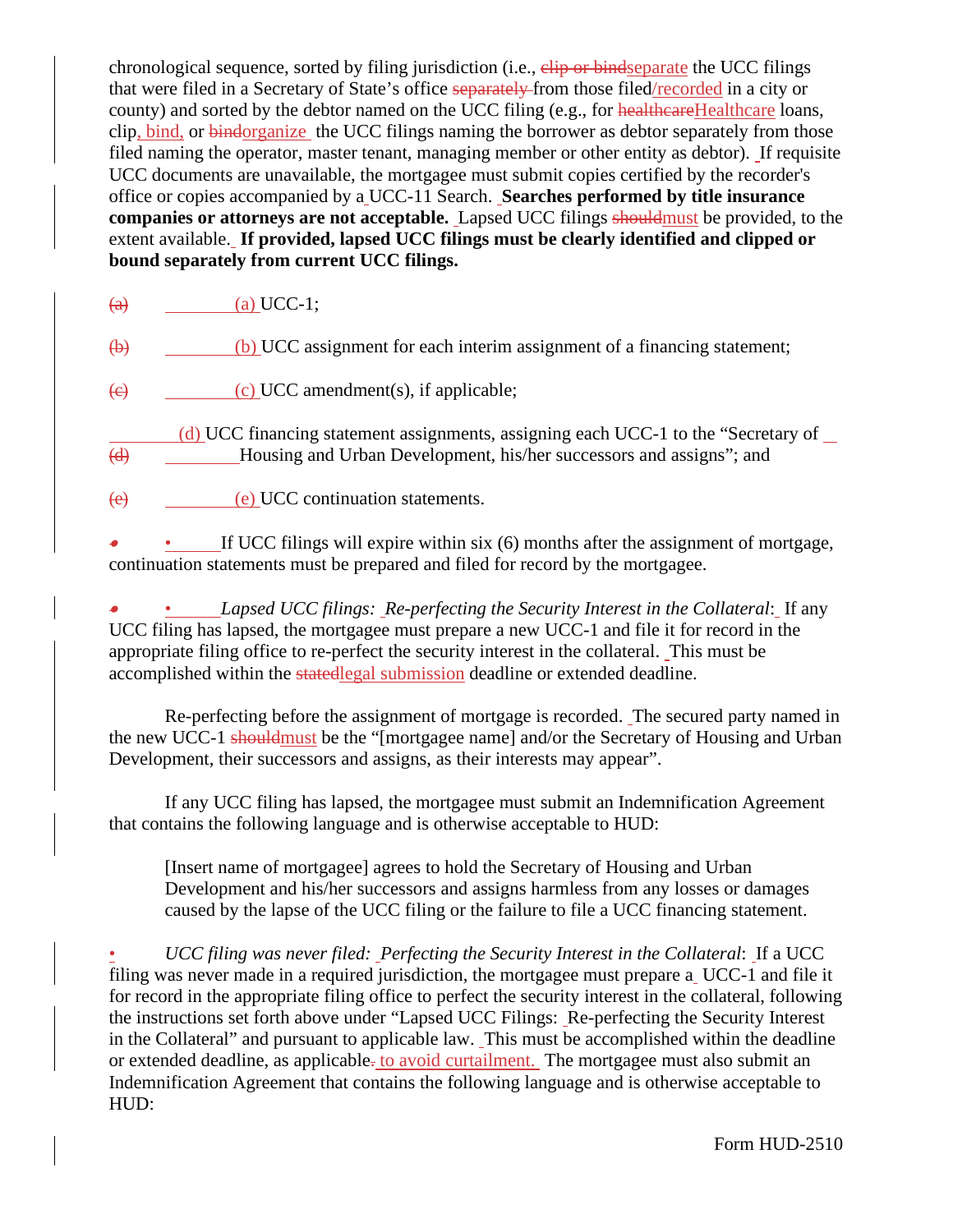[Insert name of mortgagee] agrees to hold the Secretary of Housing and Urban Development and his/her successors and assigns harmless from any losses or damages caused by the lapse of the UCC filing or the failure to file a UCC financing statement.

**NOTE: UCC-11 LIEN SEARCH WHEN THERE HAS BEEN A UCC LAPSE OR NON-FILING**: Whenever there has been a UCC lapse or a UCC was not filed, the mortgagee must also provide a UCC-11 Search for each recording office as appropriate, pursuant to Revised Article 9 of the UCC, dated as of the date that the UCCs are assigned to the Secretary. The Search must demonstrate or evidence that the lien being assigned to the Secretary is a first lien, and that there are no intervening liens. *If the lien being assigned to the Secretary is not a first lien, the prior lien must be removed, and the Secretary must be provided a first lien in accordance with these instructions. This must be accomplished within the deadline or extended deadline, as applicable.* **Searches performed by title insurance companies or attorneys are not acceptable.**

9. Form No. 289, Assignment. This form is intended to cover collateral documents, interests and funds required by HUD regulations to be assigned to the Secretary that affect the note or mortgage, or which may be necessary to enable the Secretary to enforce all rights of a mortgagee against the obligors. This instrument is not to be used as the assignment of mortgage and it should not be recorded. See Exhibit B for a copy of this form.

10. Proof of Hazard/Property Insurance. Mortgagees must provide proof of hazard/property insurance that complies with applicable program requirements.

- a) The mortgagee must submit one of the following as Proof of Hazard/Property Insurance:
	- i) The original of each hazard insurance policy covering the project, an (with endorsement in accordance with the requirements in 10(b);
	- ii) An insurance binder (ACORD 75 or equivalent under Statestate law),);
	- iii) Mortgage Bankers Association (MBA) Evidence of Insurance Commercial Property Form;
	- iv) Evidence of Property Insurance (ACORD 27 or evidence of property), naming the mortgagee and equivalent under state law); or
	- v) Evidence of Commercial Property Insurance (ACORD 28 or equivalent under state law).

b) The Proof of Hazard/Property Insurance must meet the following requirements:

- i) Must name the Secretary of Housing and Urban Development, his/her successors and assigns as mortgagee and **sole** loss payee respectively. The effective;
- ii) The date of this endorsement must be the date the assignment of mortgage to the Secretary is filed for record-;
- iii) The hazard insurance must be in effect at least through 11:59 p.m. on the date on which the assignment of mortgage is recorded-; and
- iv) The hazard insurance must comprise property damage and liability coverage that complies with the Security Instrument. In addition, if
- c) If the mortgagee submits evidence of property insurance or an insurance binder (MBA Commercial Property Form, ACORD 75, ACORD 27, or ACORD 28 or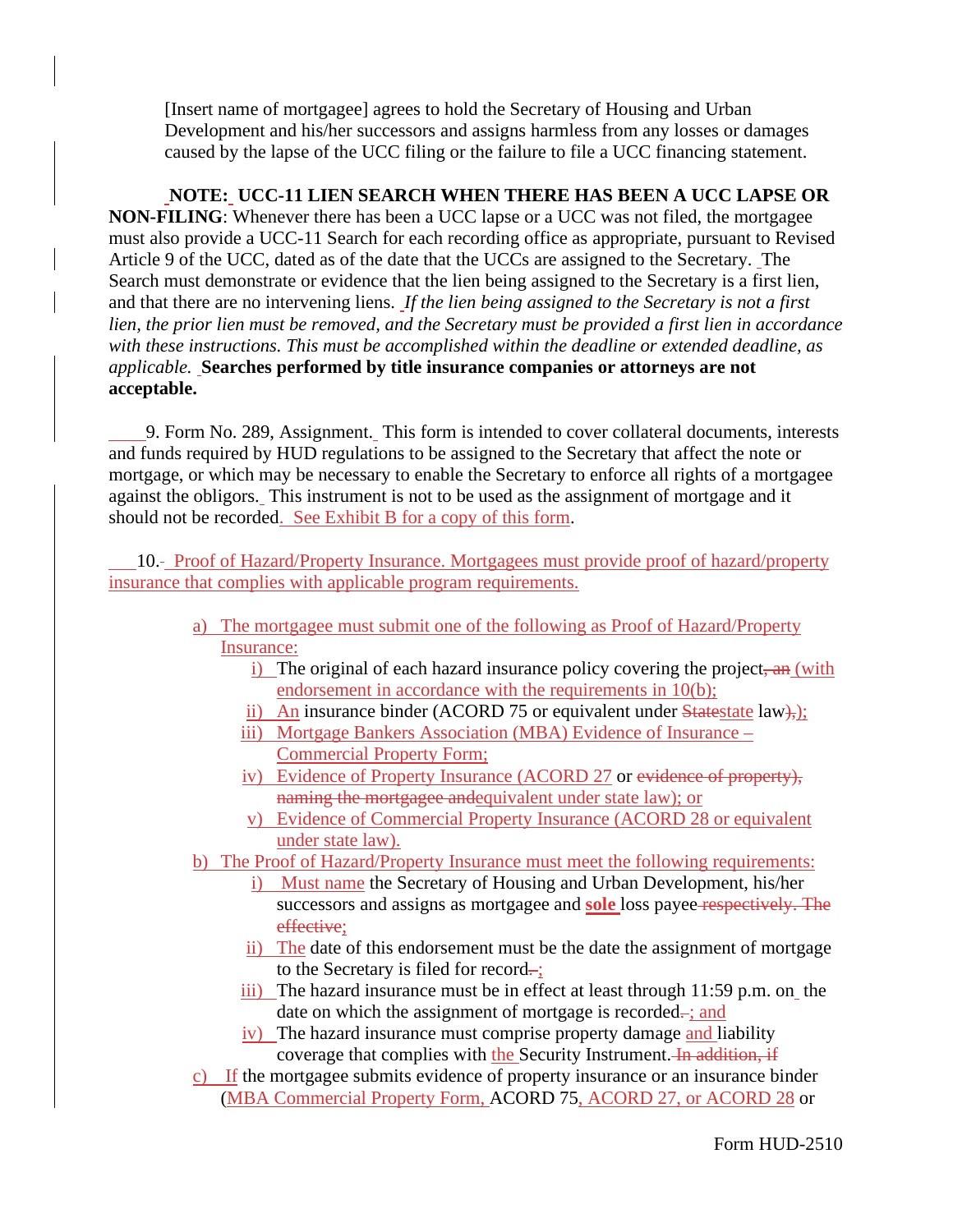equivalent under State law), the mortgagee must submit an affidavit that contains the following language and is otherwise acceptable to HUD:

[Insert name of the mortgagee] affirms under penalty of law that the [describe hazard insurance policy by name of insurance company or producer and policy number] described in the [Insurance Binder or other document name, as applicable] is in full force and effect and names the Secretary of Housing and Urban Development, his/her successors and assigns, 451 Seventh Street, SW, Room 923010172, Washington, D.C. 20410050020410-0500 as loss payee as of [insertInsert the date ofthe assignment is filed for record].

d) The effective date of this endorsement or insurance binder and the mortgagee's affidavit, if applicable, must be the date the assignment of mortgage to the Secretary is filed for record. Evidence of commercial property insurance (ACORD 28) is acceptable if it contains language to the effect that it is for informational purposes only and does not confer rights upon the holder of the policy **only** if accompanied by the mortgagee's affidavit.

### **A Certificate of Insurance is not acceptable.**

11. 11. An assignment of the mortgagee's interest in the hazard insurance policy shouldmust state the following:

| The interest of $\frac{1}{2}$                       | as the Mortgagee under Policy No.                                  |           |
|-----------------------------------------------------|--------------------------------------------------------------------|-----------|
|                                                     | issued by $\frac{\phantom{1}}{\phantom{1}}$                        | <b>1S</b> |
| hereby assigned to the                              |                                                                    |           |
|                                                     | Secretary of Housing and Urban Development, his/her successors and |           |
| assigns. Date:—— <u>[insert date of assignment]</u> |                                                                    |           |

 $\theta$ . 12. Flood Insurance. If all or part of the building(s) included within the project are in a Special Flood Hazard Area (SFHA), acceptable proof of flood insurance coverage is required. This can be either the original flood insurance policy covering the building(s), a copy of the Flood Insurance Application and premium payment, a copy of the

declarations page, or evidence of flood insurance, comprising flood insurance coverage equal to the lesser of the insurable value of the building(s) or the maximum amount of coverage available for that type of property under the National Flood Insurance Program ("NFIP") (see www.fema.gov/business/nfip/manual.shtm). The flood insurance should must name the mortgagee and the Secretary of Housing and Urban Development, his/her successors and assigns as mortgagee and loss payee respectively. The effective date of this endorsement must be the date the assignment of mortgage to the Secretary is filed for record. The flood insurance must be in effect at least through 11:59 p.m. on the date on which the assignment of mortgage is recorded. In addition, if the mortgagee submits evidence of flood insurance, the mortgagee must submit an affidavit that contains the following language and is otherwise acceptable to HUD:

> [Insert name of the mortgagee] affirms under penalty of law that the [describe flood insurance policy by name of insurance company or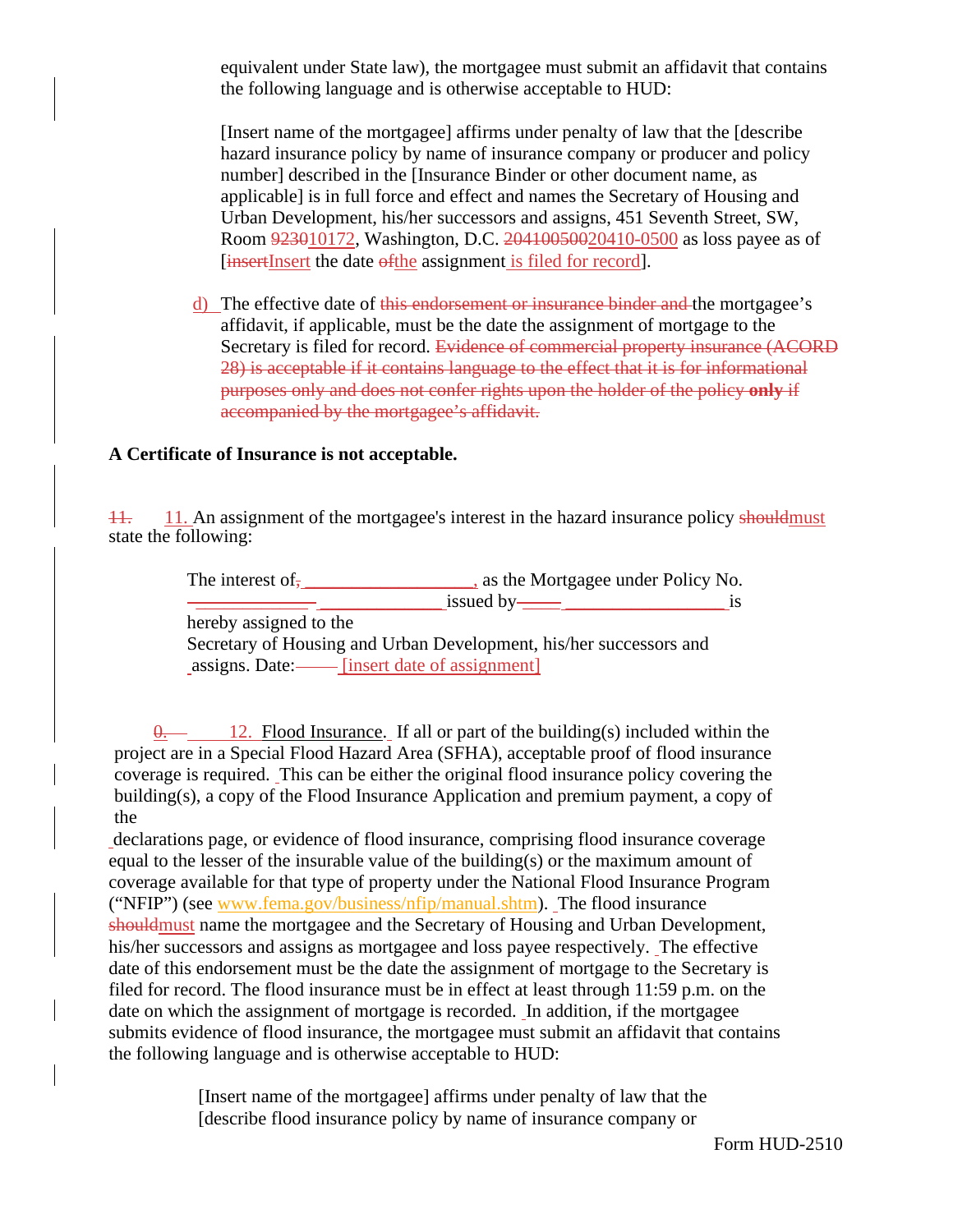producer and policy number] described in the [Evidence of Insurance or other document name, as applicable] is in full force and effect and names the Secretary of Housing and Urban Development, his/her successors and assigns, 451 7th Street, SW, Room 923010172, Washington, D.C. 20410- 050020410-0500 as loss payee as of [insertInsert the date of the assignment is filed for record].

The effective date of the mortgagee's affidavit, if applicable, must be the date the assignment of mortgage to the Secretary is filed for record. The evidence of flood insurance is acceptable if it contains language to the effect that it is for informational purposes only and does not confer rights upon the holder of the policy **only** if accompanied by the mortgagee's affidavit. **A Certificate of Insurance is not acceptable.**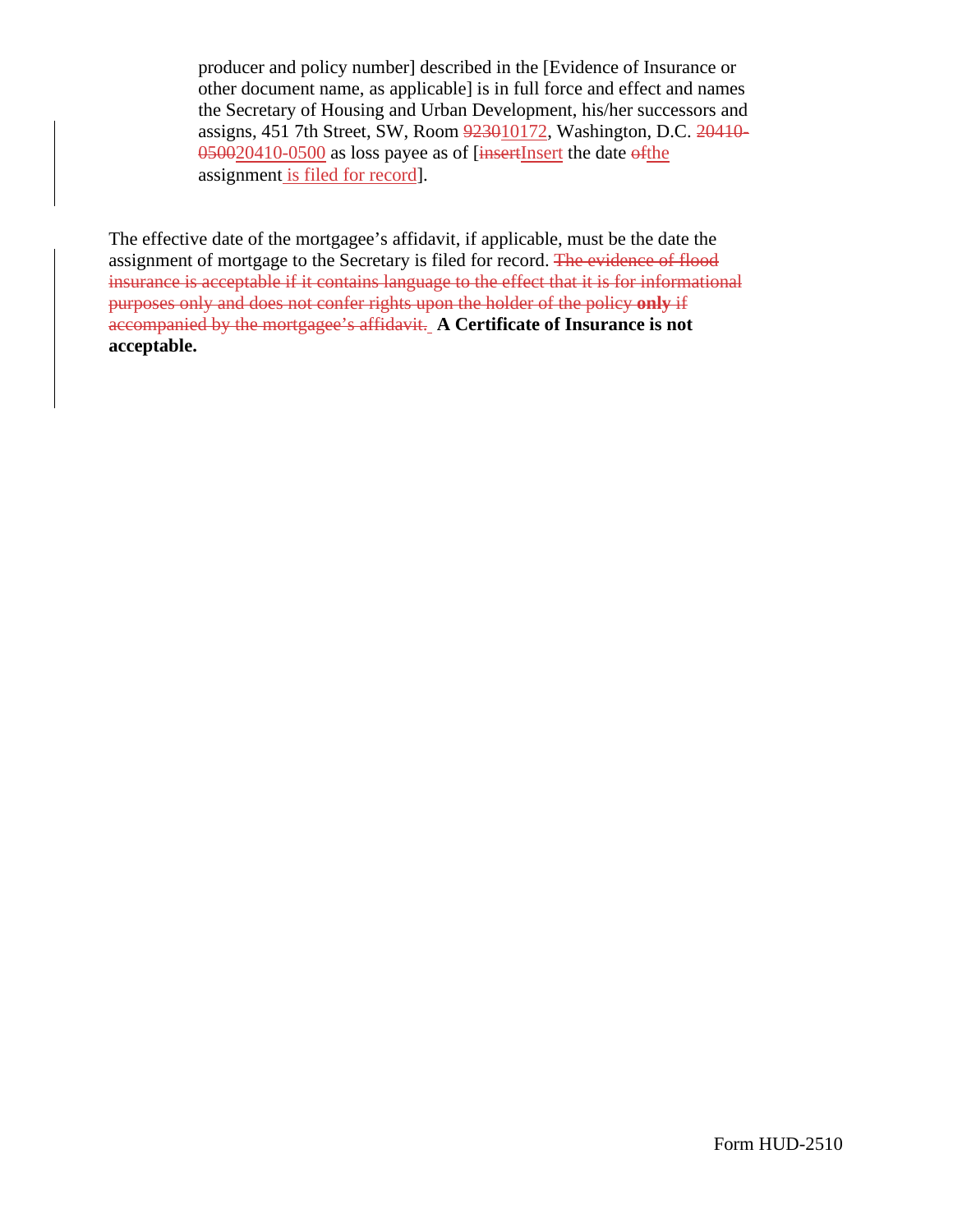12. 13. An assignment of the mortgagee's interest in the flood insurance policy shouldmust state the following:

| The interest of-                                                      | , as the Mortgagee under Policy                         |
|-----------------------------------------------------------------------|---------------------------------------------------------|
| No.                                                                   | is hereby assigned<br>issued by $\frac{1}{\sqrt{2\pi}}$ |
| to the Secretary of Housing and Urban Development, his/her successors |                                                         |
| and assigns. Date:——                                                  |                                                         |

14. 14. Additional DocumentationDocuments and Assignments.

The mortgagee must deliver to the Secretary all other agreements, instruments, documents, or collateral which evidence, secure, or otherwise relate to the FHA-insured mortgage whether executed or delivered by or on behalf of a borrower, operator, master tenant, or other parties.

If the assignment of mortgage occurs within two (2) years after the date of final endorsement of the Note, the mortgagee must assign to the Secretary its rights under the Building Loan Agreement and all bonds or other agreements designed to assure completion. and submit the related documents The balances of any undrawn letters of credit for escrow deposits held by the mortgagee at the time of default will be treated as cash in the settlement of the mortgagee's claim for insurance benefits.

15. LEAN-Related 15. Healthcare Documents and Assignments. Additionally, for loans insured under Section 232 (12 U.S.C. §1715w) of the National Housing Act that were processed(Healthcare) and those insured under LEANSection 242 (12 U.S.C. §1715z-7) of the National Housing Act, the mortgagee must assign all of its right, title and interest in, to and under all LEAN-relatedHealthcare-specific documents to the Secretary, which may include, but is not limited to:

a. Any operating lease, master lease, lease, sublease, cross-default guaranty, and all corollary Subordination and Non-Disturbance Agreements;

b. b. Each Deposit Account Control Agreement. The mortgagee shall also include a copy of any Notice of Exclusive Control that has been delivered to the Bank (as defined in the Deposit Account Control Agreement) and the notice given to the Bank of the assignment to the Secretary. If a Notice of Exclusive Control has not been delivered to the Bank, the Secured Party shall contact the Director of the Office of Residential Care Facilities in the Office of Healthcare Programs as soon as possible, within the 45-day period (or any extended deadline) for further instructions. The mortgagee shall include a copy of the notice given to the Director and any further instructions provided by the Office of Healthcare Programs with its legal package;

c. c. Each Deposit Account Instructions and Service Agreement (DAISA), lockbox agreement or similar document;

c. The Intercreditor Agreement and all corollary Riders; and

d. d. All other agreements, instruments, documents, or collateral which evidence, secure, or otherwise relate to the Section 232-insured loan, or required or permitted under the Section 232 LEANHealthcare program, whether executed or delivered by or on behalf of a borrower, an operator, borrower representative, or master tenant, in each case, as amended, restated, supplemented or otherwise modified.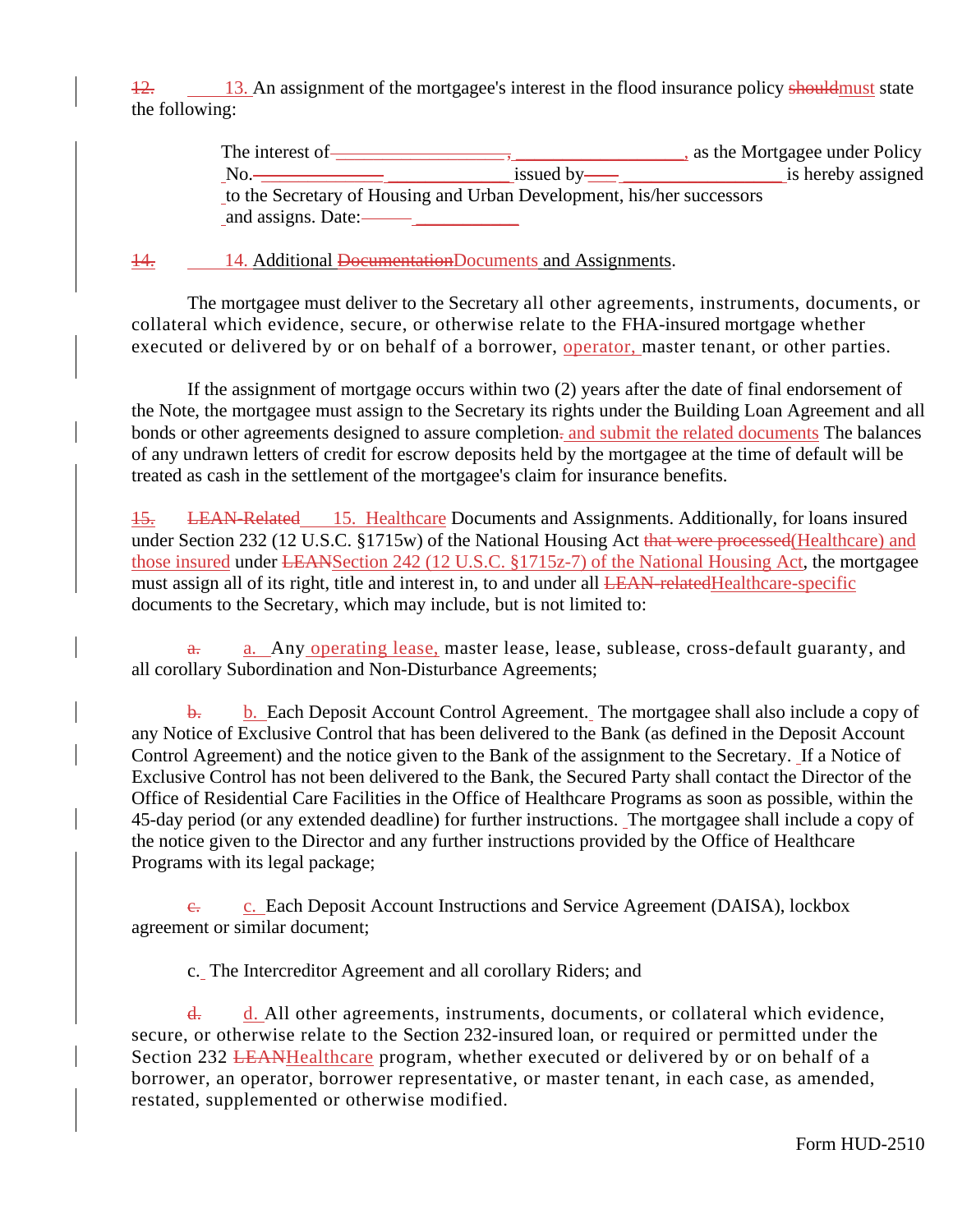e. Assignment for Section 232 Healthcare Loan Documents. This form is intended to cover collateral documents, interests and funds required by HUD regulations to be assigned to the Secretary that affect the healthcare loan documents, or which may be necessary to enable the Secretary to enforce all rights of a mortgagee against the Borrower, Operator, Borrower Representative, or Master Tenant (as applicable). This instrument is in addition to Form. 289 (Part B, item 9 above) and is not to be used as the assignment of mortgage and it should not be recorded. See Exhibit C for a copy of this form.

The mortgagee must submit to the Secretary the original or a certified copy of-the assignments and the assigned LEANHealthcare-related documents, including any amendments or modifications. If an assignment, amendment, or modification was not recorded and the original is unavailable, a copy must be provided, along with an Indemnification Agreement that contains the language set forth in Part B, item 2 above and which is otherwise acceptable to HUD.

16. 16. A copy of the resolution of the mortgagee's board of directors or other appropriate evidence demonstrating the authority of the signatory of the assignment instruments to act on behalf of the mortgagee. The resolution must authorize the signatory to sign in the capacity of the position they hold.

17. 17. Title insurance coverage. The regulations (24 CFR § 207.258(b)(5)(ii)) require that **the effective date of the original loan title insurance policy coverage be extended to include the date the mortgage is assigned to the Secretary**. Therefore, the mortgagee must submit (in addition to the original loan title insurance policy and previous endorsements) a date down endorsement to the original loan title insurance policy, or a new loan title insurance policy (see below) in the amount of the outstanding principal balance of the mortgage, which (1) bears an effective date on or after the date the assignment of mortgage is recorded, (2) names "The Secretary of Housing and Urban Development, his/her successors and assigns" as the sole insured party, and (3) contains only those exceptions as may have been approved by the Secretary.

**NOTE:** Only exceptions acceptable to HUDapproved by FHA may be listed. Liens may not have priority over the assigned mortgage and, therefore, must be shown as subordinate to the lien of the assigned mortgage. Previously-approved secured secondary financing liens must appear on Schedule B, Part II.

Other non-monetary exceptions to title insurance including covenants or easements which the Secretary has not approved previously and which have priority over the assigned mortgage may not appear as exceptions to the loan title insurance policy unless such exceptions are approved by the Secretaryappliable HUD program office during the mortgage assignment process. Any covenants or easements which appear as exceptions to the loan title insurance policy and have not been approved previously must be listed as subordinate to the assigned mortgage. If this cannot be done, the acceptability of the exceptions will be evaluated by HUD on a case-by-case basis.

Mortgagee must submit evidence of HUD's written approval for any new exception on the title insurance policy or date down endorsement. All standard pre-printed exceptions, including those concerning the survey or matters that a survey would show, arbitration, delivery of the note on the date of endorsement,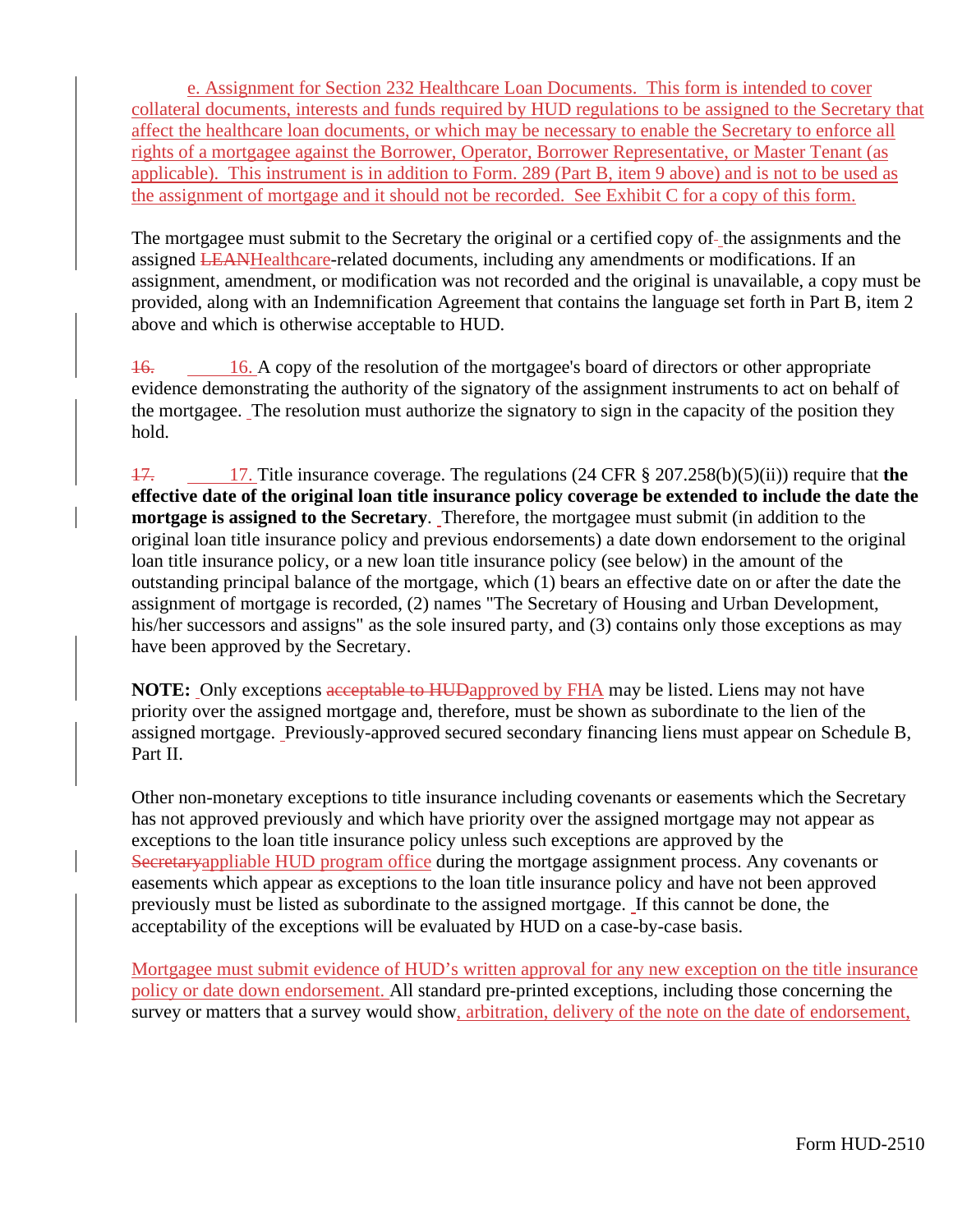and those concerning mechanic's liens,  $33$  must be deleted, except where such deletions are prohibited by applicable state law. The following survey exception is acceptable: "Such state of facts occurring subsequent to [date of survey], as would be disclosed by a current, accurate survey and inspection of the property." Real estate taxes shall be shown as not yet due and **payable**<sup>4</sup> payable<sup>4</sup>; all due and payable taxes shall be paid (see item 18, below, for further details regarding real estate taxes).

A Policy Authentication endorsement (ALTA Endorsement 39-06, or as applicable) is required when the policy or endorsement will be issued electronically or without wet-ink signatures.

The mortgagee should be aware that if title insurance issues are unacceptable to HUD and cannot be resolved within the deadline (including extensions) for submitting the complete legal package, the mortgage may be reassigned to the mortgagee, thereby requiring the mortgagee to reimburse the Secretary the amounts paid plus interest. The mortgagee should also be aware that HUD no longer requires the decertified ALTA Endorsement 21-06 (Creditors' Rights).

If the mortgagee intends to submit a new loan title insurance policy, the policy must conform with the 2006 ALTA format, and the applicable boxes in Schedule A, item 6 must be checked. Where the Title Policy is issued by a title agent (i.e., not directly by the issuing title company), HUD requires a letter of authority (aka agency verification letter) for new loan title insurance policies. The agency verification letter must: be on the letterhead of the Title Company issuing the Title Policy, be addressed to HUD and the Mortgagee; include Borrower's name, Project name and number, policy amount, and title agent's name, and state that the title agent is in good standing with the title company issuing the Title Policy. Additionally, the agency verification letter must state that the title agent has the authority to issue the Title Policy on behalf of the title company for the project identified in the letter and must be valid on or after the date the assignment of mortgage is recorded. Mortgagee's Counsel is responsible for obtaining any necessary updates to the agency verification letter to ensure compliance with these requirements. In those states in which the 2006 ALTA loan title insurance policy format has not been approved by the applicable state insurance board or commissioner for use in that jurisdiction, the loan title insurance policy submitted to HUD must conform with the 1992 ALTA or 1987 ALTA format (except in California, Texas, or Louisiana, where the applicable state-approved forms are used instead of the ALTA forms). If either the 1992 or the 1987 format is submitted, the loan title insurance policy must include an ALTA Form 8.1 Environmental Endorsement. The following loan title insurance policy formats are **not** acceptable:

> 1970 ALTA Loan Policy Modified/Revised 1984 1984 ALTA Loan Policy 1990 ALTA Loan Policy

If the loan was not finally endorsed for mortgage insurance prior to the mortgagee's election to assign, a pro-forma or specimen loan title insurance policy must be submitted for prior approval within the 45-day period. The mortgagee must also enclose a copy of any existing loan title insurance policy. **NOTE:** Any pro-forma or specimen loan title insurance policy must be approved and the original loan title insurance

<sup>&</sup>lt;sup>3</sup> Mechanic's Liens. Boilerplate exceptions to inchoate mechanic's liens are unacceptable and must be deleted. Previously recorded mechanics liens disclosed on Schedule B, Part I must be resolved by the parties and deleted. Affirmative coverage is not acceptable.

<sup>4</sup> Exceptions for taxes "payable but not yet due" are unacceptable.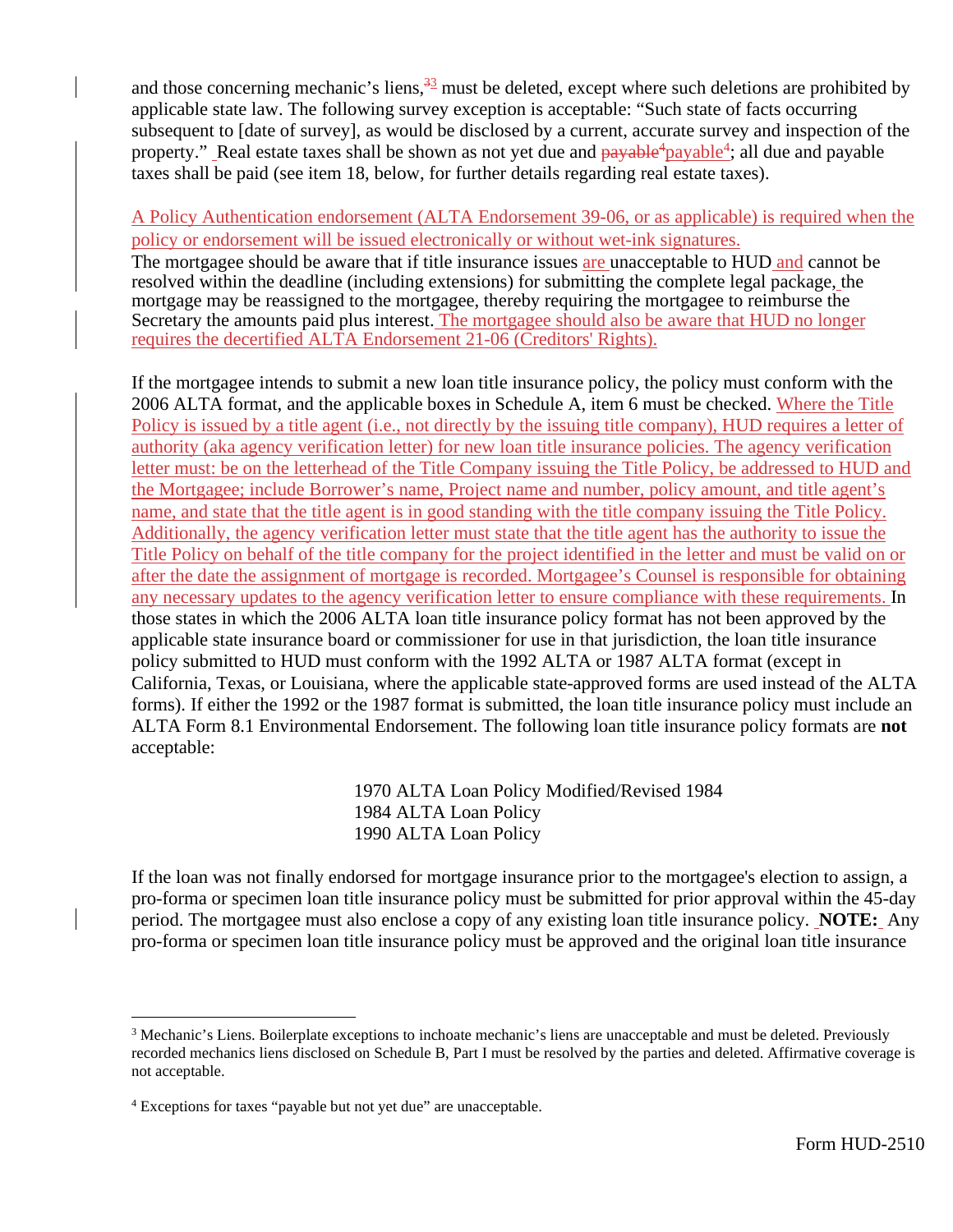policy must be received within the legal submission deadline (45 days or 60 days, if an extension has been granted as set forth hereinabove).

submission deadline (45 days or 60 days, if an extension has been granted as set forth hereinabove).

18. Information indicating when the current year's taxes will become delinquent. This may be in the form of a notation on the loan title insurance policy endorsement, tax bills stating the date of delinquency, or a letter from the taxing authority. Taxes that become delinquent within 45 days after the assignment of the mortgage to the Secretary has been filed for record may not appear as an exception on the loan title insurance policy. These taxes must be paid by the mortgagee and will be reimbursed by HUD pursuant to 24 CFR §§ 207.259(b)(1)(i) and 207.259(b)(1)(ii).

 19. For electronic submissions, the mortgagee must submit the Mortgagee's Certification Regarding: Electronic Submission of Documents for Application for Full Insurance Benefits – Assignment of Mortgage. HUD counsel shall be reviewing electronic versions of the legal documents for legal compliance, and the Mortgagee's Certification is intended to ensure HUD's receipt of legally compliant documents, both in form and substance. See Exhibit A for a copy of this Mortgagee's Certification.

**NOTE**: HUD reserves the right in its sole discretion to refuse to accept any Indemnification Agreement, as described in the paragraphs above, if litigation has occurred which has affected or may affect the project or the mortgagee's interests. HUD's determination shall be made on a case-by-case basis.

## **EXHIBIT A**

|                   | Documentation Not Specific to LEAN                         |       |                            |                       |      |                            |                       |     |  |
|-------------------|------------------------------------------------------------|-------|----------------------------|-----------------------|------|----------------------------|-----------------------|-----|--|
| <b>Tab</b><br>No. | <b>Document Description</b>                                | Orig. | Orig. Ree.<br>AR<br>e-ree. | Rec.<br>Cert.<br>Copy | Copy | State<br>Aek, OR<br>e-rec. | <b>State</b><br>Cert. | N/A |  |
| 1                 | Note                                                       |       |                            |                       |      |                            |                       |     |  |
| 2                 | Allonge/Endorsement to Mortgage Note<br>Chain              |       |                            |                       |      |                            |                       |     |  |
| 3                 | Mortgage, Deed of Trust or other Security Instrument       |       |                            |                       |      |                            |                       |     |  |
|                   | Modification                                               |       |                            |                       |      |                            |                       |     |  |
| 5                 | <b>Assignment of Mortgage - Chain</b>                      |       |                            |                       |      |                            |                       |     |  |
| 6                 | <b>Security Agreement</b>                                  |       |                            |                       |      |                            |                       |     |  |
| 7                 | <b>Assignment of Security Agreement</b><br>Chain           |       |                            |                       |      |                            |                       |     |  |
| 8                 | Assignment (Form 289)                                      |       |                            |                       |      |                            |                       |     |  |
| 9                 | Hazard Insurance Policy/Binder/Certificate                 |       |                            |                       |      |                            |                       |     |  |
| 40                | <b>Assignment of Property Insurance Policy from Lender</b> |       |                            |                       |      |                            |                       |     |  |
| $\overline{11}$   | Affidavit affirming Hazard Insurance Policy in force       |       |                            |                       |      |                            |                       |     |  |
|                   | from Lender                                                |       |                            |                       |      |                            |                       |     |  |
| $\overline{12}$   | <b>Assignment of Rents and Leases</b>                      |       |                            |                       |      |                            |                       |     |  |
| 13                | <b>Assignment of Assignment of Rents and Leases-</b>       |       |                            |                       |      |                            |                       |     |  |
|                   | Chain                                                      |       |                            |                       |      |                            |                       |     |  |
| 44                | <b>UCC1 County (Mortgagor)</b>                             |       |                            |                       |      |                            |                       |     |  |
| 15                | Chain<br>UCC3 (Assign.) County (Mortgagor)                 |       |                            |                       |      |                            |                       |     |  |
| 16                | <b>UCC1 Sec. of State (Mortgagor)</b>                      |       |                            |                       |      |                            |                       |     |  |
| 17                | UCC3 (Assign.) Sec. of State (Mortgagor)<br>Chain          |       |                            |                       |      |                            |                       |     |  |
| 18                | <b>Title Policy</b>                                        |       |                            |                       |      |                            |                       |     |  |
| 49                | <b>Corporate Resolution</b>                                |       |                            |                       |      |                            |                       |     |  |
| 20                | <b>Notification of Assignment to HUD</b>                   |       |                            |                       |      |                            |                       |     |  |

### Sample Checklist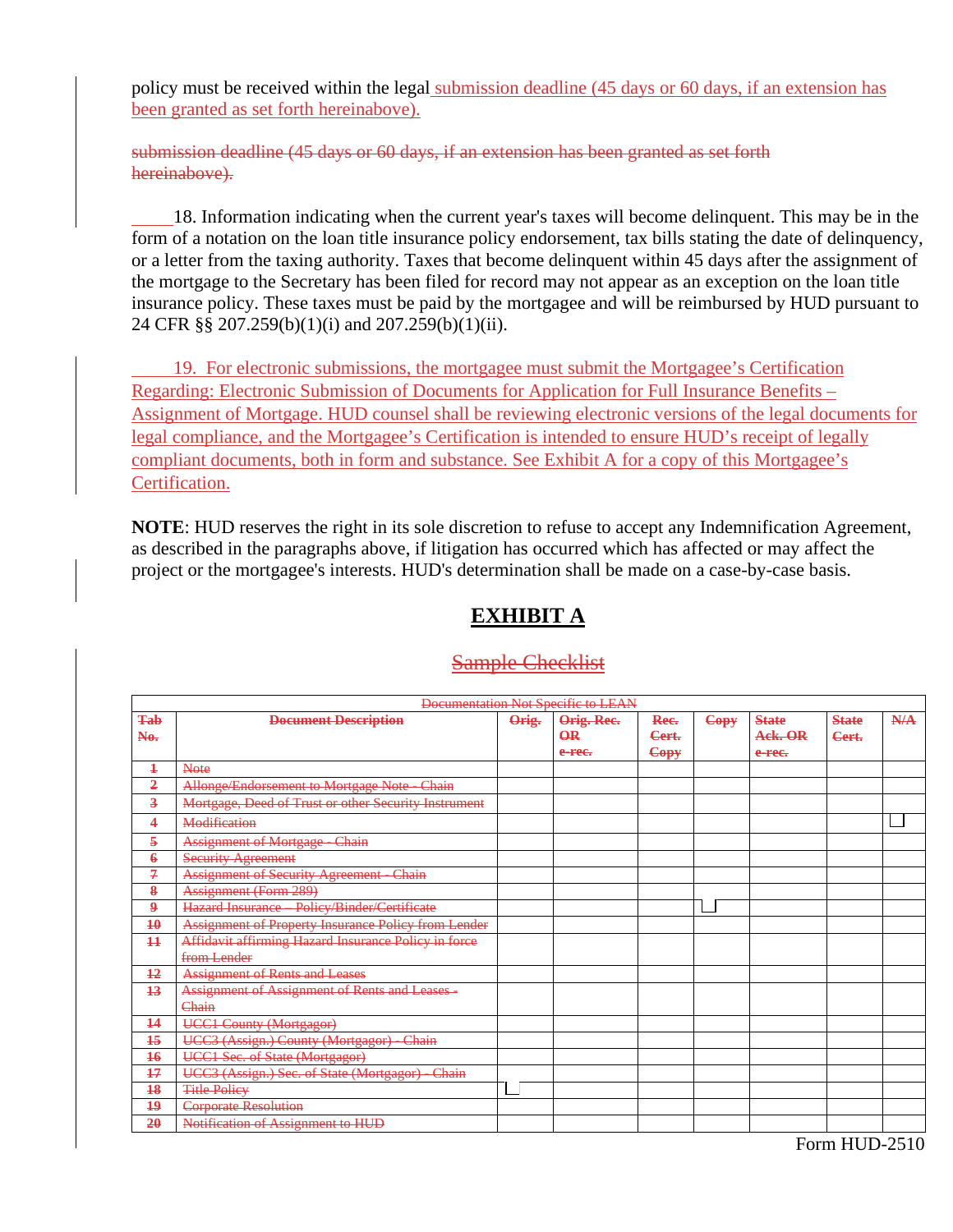| $\overline{21}$ | <b>Notification to Taxing Authority/Property Tax</b><br>Information<br><del>mnormauon</del>             |  |  |  |  |
|-----------------|---------------------------------------------------------------------------------------------------------|--|--|--|--|
| 22              | <b>Repair Escrow Agreement</b>                                                                          |  |  |  |  |
| 23              | <b>Assignment of Repair Escrow Agreement Chain</b>                                                      |  |  |  |  |
| 24              | <b>Building Loan Agreement</b>                                                                          |  |  |  |  |
| 25              | Assignment of Building Loan Agreement Chain<br><del>Abbigilinchi of Dunumg Loan Agreement - Chain</del> |  |  |  |  |

form HUD-XXXX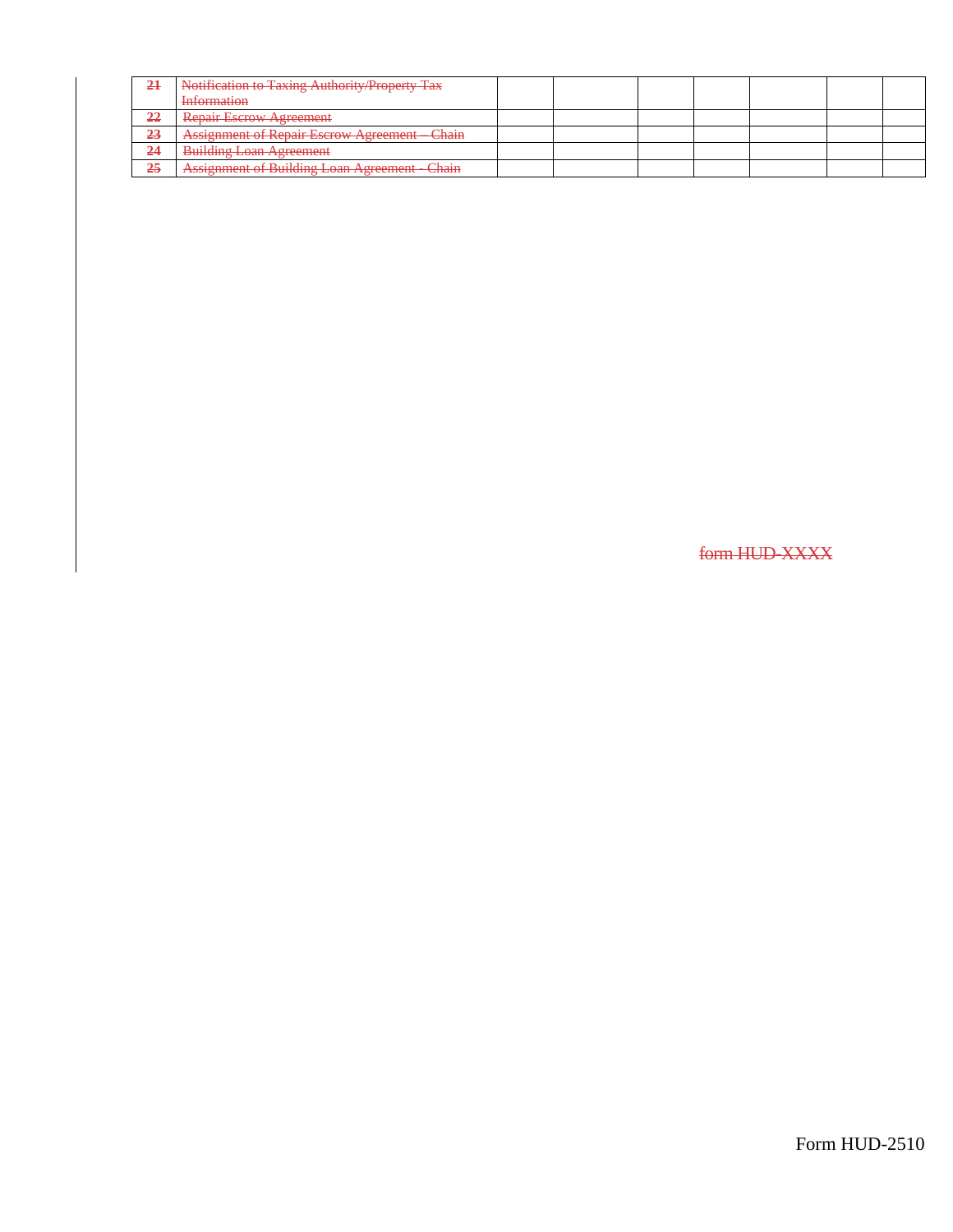|            | <b>Applicable LEAN Documentation</b>                                                                         |       |                                           |                       |      |                                   |                       |     |
|------------|--------------------------------------------------------------------------------------------------------------|-------|-------------------------------------------|-----------------------|------|-----------------------------------|-----------------------|-----|
| Tab<br>No. | <b>Document Description</b>                                                                                  | Orig. | Orig. Rec.<br>$\Theta$ <b>R</b><br>e-ree. | Ree.<br>Cert.<br>Copy | Copy | <b>State</b><br>Aek, OR<br>e-rec. | <b>State</b><br>Cert. | N/A |
| 26         | <b>Operator Security Agreement</b>                                                                           |       |                                           |                       |      |                                   |                       |     |
| 27         | <b>Assignment of Operator Security Agreement - Chain</b>                                                     |       |                                           |                       |      |                                   |                       |     |
| 28         | <b>Assignment of Rents and Leases</b>                                                                        |       |                                           |                       |      |                                   |                       |     |
| 29         | <b>Assignment of Assignment of Rents and Leases</b>                                                          |       |                                           |                       |      |                                   |                       |     |
| 30         | <b>UCC1 County (Operator)</b>                                                                                |       |                                           |                       |      |                                   |                       |     |
| 31         | UCC 3 (Assign.) County (Operator)<br>Chain                                                                   |       |                                           |                       |      |                                   |                       |     |
| 32         | UCC 1 Sec. of State (Operator)                                                                               |       |                                           |                       |      |                                   |                       |     |
| 33         | UCC 3 (Assign.) Sec. of State (Operator)<br>Chain                                                            |       |                                           |                       |      |                                   |                       |     |
| 34         | Operator Estoppel Certificate with copies of<br><b>Lease and Addendum to Operating Lease</b>                 |       |                                           |                       |      |                                   |                       |     |
| 35         | <b>Operator Memorandum of Lease</b>                                                                          |       |                                           |                       |      |                                   |                       |     |
| 36         | <b>Master Tenant Security Agreement</b>                                                                      |       |                                           |                       |      |                                   |                       |     |
| 37         | <b>Assignment of Master Tenant Security Agreement</b><br>Chain                                               |       |                                           |                       |      |                                   |                       |     |
| 38         | <b>UCC1 County (Master Tenant)</b>                                                                           |       |                                           |                       |      |                                   |                       |     |
| 39         | UCC3 (Assign.) County (Master Tenant)<br>Chain                                                               |       |                                           |                       |      |                                   |                       |     |
| 40         | <b>UCC1</b> Sec. of State (Master Tenant)                                                                    |       |                                           |                       |      |                                   |                       |     |
| 41         | UCC3 (Assign.) Sec. of State (Master Tenant)<br>$-Chain$                                                     |       |                                           |                       |      |                                   |                       |     |
| 42         | <b>Master Tenant Estoppel Certificate with Master</b><br>Lease Agreement and HUD Addendum to Master<br>Lease |       |                                           |                       |      |                                   |                       |     |
| 43         | <b>Memorandum of Master Lease</b>                                                                            |       |                                           |                       |      |                                   |                       |     |
| 44         | Memorandum of Sublease                                                                                       |       |                                           |                       |      |                                   |                       |     |
| 45         | <b>Master Lease Subordination Agreement</b>                                                                  |       |                                           |                       |      |                                   |                       |     |
| 46         | <b>Assignment of Subordination Agreement</b><br>Chain                                                        |       |                                           |                       |      |                                   |                       |     |
| 47         | Master Lease                                                                                                 |       |                                           |                       |      |                                   |                       |     |
| 48         | <b>Cross-Default Guaranty of Subtenants</b>                                                                  |       |                                           |                       |      |                                   |                       |     |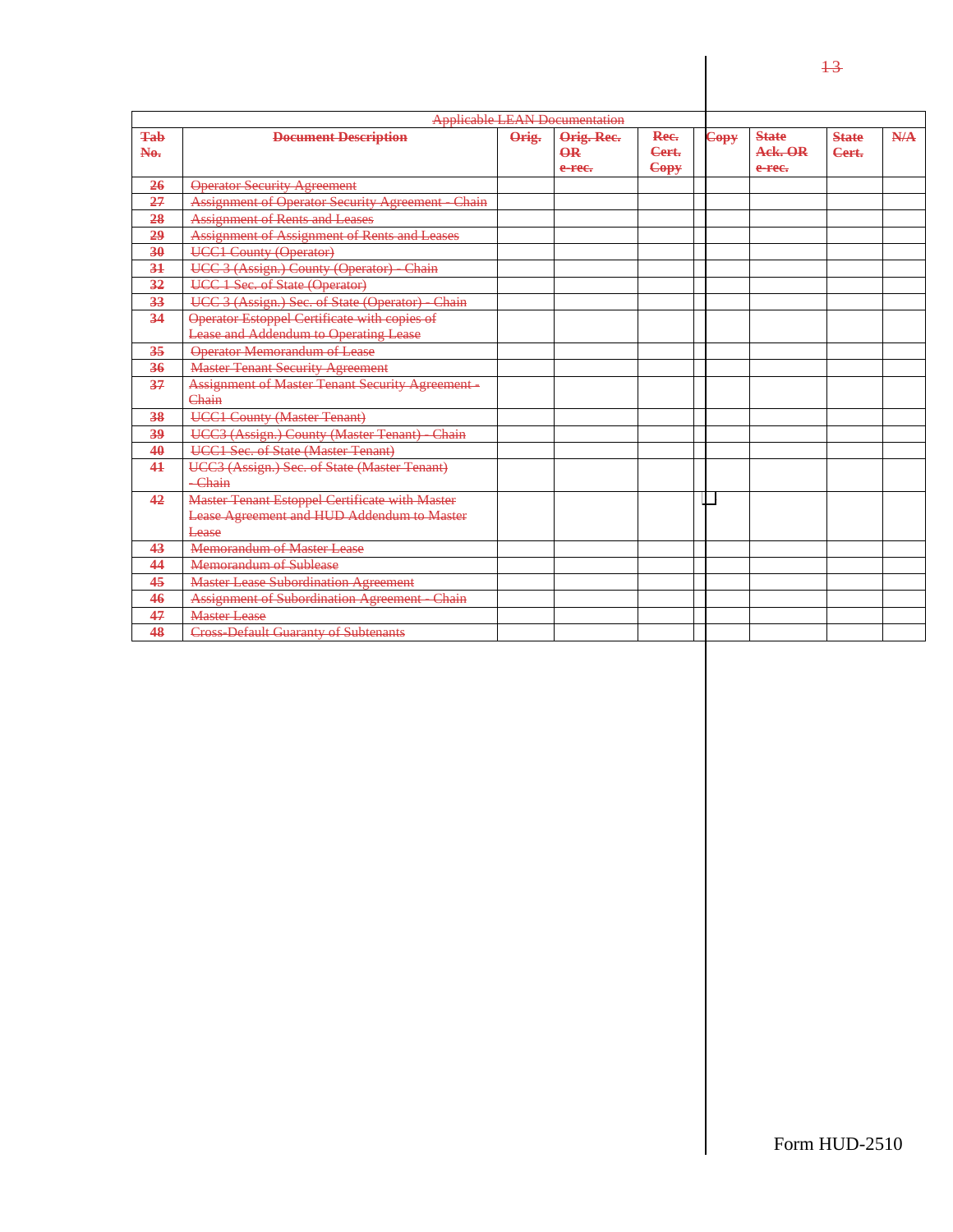#### HUD form 2510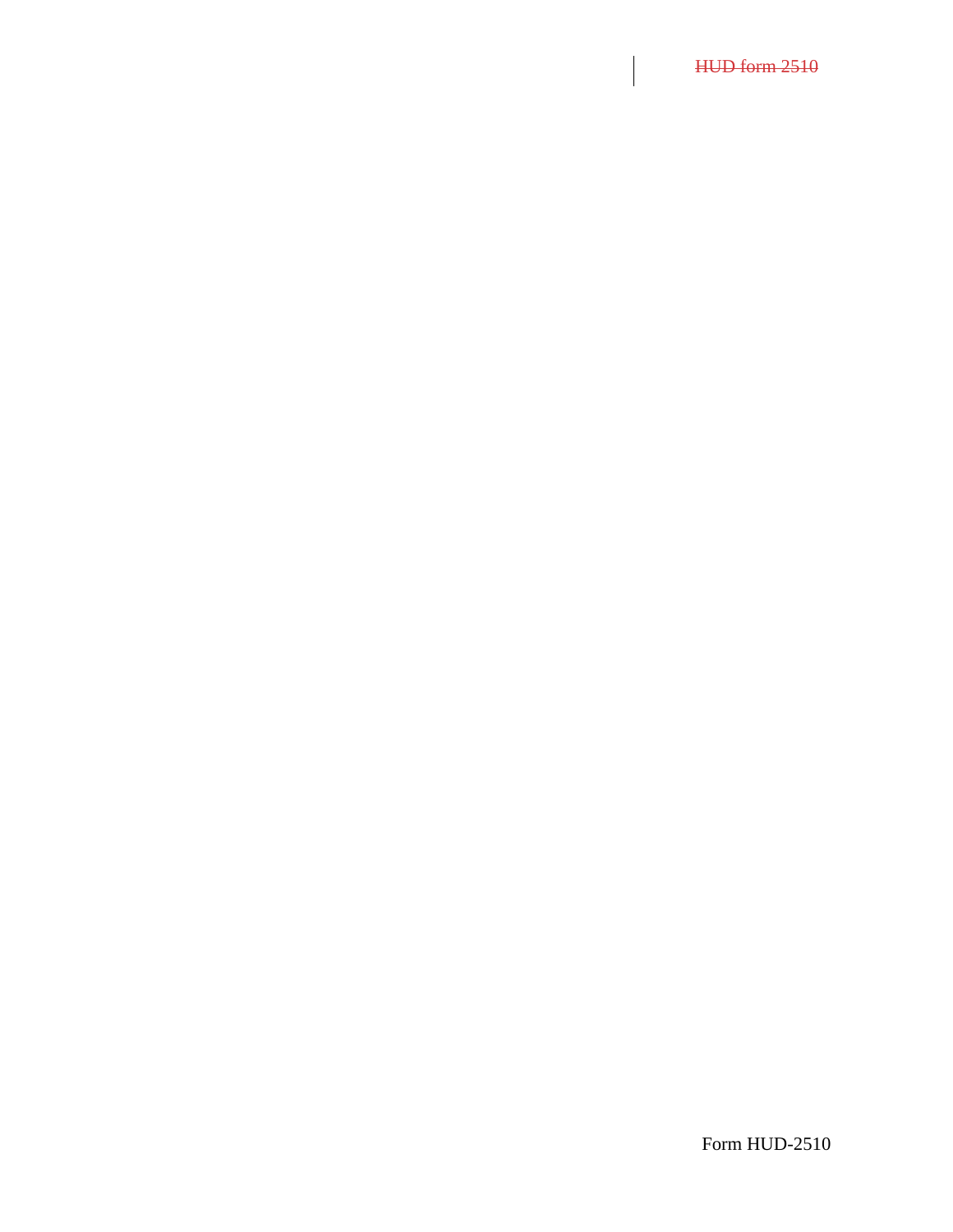|                   |                                                                                                 |       | <b>Applicable LEAN Documentation</b>    |                       |      |                                   |                       |     |
|-------------------|-------------------------------------------------------------------------------------------------|-------|-----------------------------------------|-----------------------|------|-----------------------------------|-----------------------|-----|
| <b>Tab</b><br>No. | <b>Document Description</b>                                                                     | Orig. | Orig. Ree.<br>$\overline{QR}$<br>e-rec. | Ree.<br>Cert.<br>Copy | Copy | <b>State</b><br>Aek. OR<br>e-rec. | <b>State</b><br>Cert. | N/A |
| 49                | <b>Intercreditor Agreement</b>                                                                  |       |                                         |                       |      |                                   |                       |     |
| 50                | <b>Assignment of Intercreditor Agreement</b><br>Chain                                           |       |                                         |                       |      |                                   |                       |     |
| 54                | Deposit Account Control Agreement(s) ("DACA")<br>among Lender,<br><b>Operator and Bank</b>      |       |                                         |                       |      |                                   |                       |     |
| 52                | Deposit Account Instructions Services Agreement(s)<br>("DAISA") among Lender, Operator and Bank |       |                                         |                       |      |                                   |                       |     |
| 53                | Lockbox Account Control Agreement (Commercial<br>Accounts)                                      |       |                                         |                       |      |                                   |                       |     |
| 54                | <b>Assignment of Lockbox Account Control Agreement</b><br>Chain                                 |       |                                         |                       |      |                                   |                       |     |
| 55                | Lockbox Account Agreement (Government<br>Accounts)                                              |       |                                         |                       |      |                                   |                       |     |
| 56                | <b>Assignment of Lockbox Account Agreement -</b><br>Chain                                       |       |                                         |                       |      |                                   |                       |     |
| 57                | Notice of Assignment to HUD relating to A/R<br><b>Financing</b>                                 |       |                                         |                       |      |                                   |                       |     |
| 58                | Notice to A/R Lender under Intercreditor Agreement                                              |       |                                         |                       |      |                                   |                       |     |
| 59                | Notice to Borrower Representative and Bank                                                      |       |                                         |                       |      |                                   |                       |     |
| 60                | <b>Notice to Master Tenant and Bank</b>                                                         |       |                                         |                       |      |                                   |                       |     |
| 61                | Notice to Operator and Bank                                                                     |       |                                         |                       |      |                                   |                       |     |
| 62                | Notice of Exclusive Control or HUD Letter                                                       |       |                                         |                       |      |                                   |                       |     |
| 63                | No Debt Service Reserve Letter                                                                  |       |                                         |                       |      |                                   |                       |     |
| 64                | Assignment (Form 289 for LEAN)                                                                  |       |                                         |                       |      |                                   |                       |     |